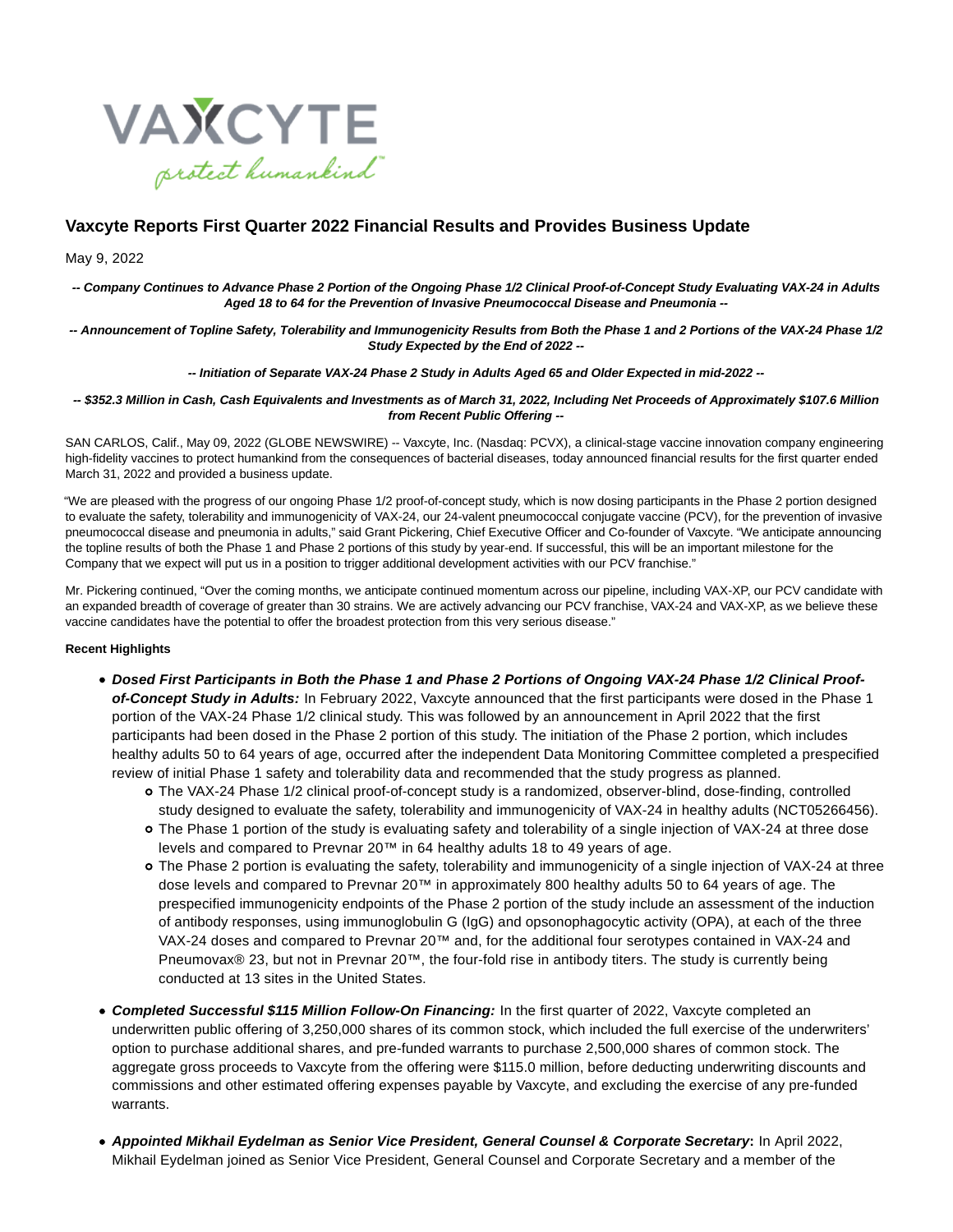executive committee. Mr. Eydelman is an accomplished legal executive who brings significant experience in multiple areas, including commercial agreements and partnerships, securities matters, business development, litigation, healthcare compliance and product launches. Most recently, Mr. Eydelman served as General Counsel at Sagent Pharmaceuticals, a publicly traded commercial-stage pharmaceutical company. Previously, he was Assistant General Counsel for Integrated DNA Technologies, a supplier of nucleic acids acquired by Danaher Corporation. Mr. Eydelman also held legal roles of increasing responsibility at Akorn, a publicly traded commercial-stage pharmaceutical company. Prior to that, he practiced law at the premier international law firms of Latham & Watkins, Allen & Overy and Bryan Cave.

"I would also like to acknowledge the key role that Kurt von Emster, Managing Partner at Abingworth, who will be stepping down from our board at the end of his term in June, has played in Vaxcyte's progress. Having led our first institutional financing and previously serving as our interim board chair, we are grateful for Kurt's quality stewardship as a director, his consistent support of the company as an investor and, in particular, his early recognition of the potential of our platform to develop high-fidelity vaccines to address bacterial infectious diseases," said Mr. Pickering.

## **Anticipated Key Milestones**

- **VAX-24:**
	- **Phase 1/2 Study in Adults Aged 18-64:** Vaxcyte expects to announce topline safety, tolerability and immunogenicity results from both the Phase 1 and Phase 2 portions of the Phase 1/2 clinical study evaluating VAX-24 for the prevention of invasive pneumococcal disease (IPD) and pneumonia in adults by the end of 2022. The Phase 1 portion is evaluating safety and tolerability of the enrolled 64 healthy adults 18 to 49 years of age. The Phase 2 portion is evaluating safety, tolerability and immunogenicity of approximately 800 healthy adults 50 to 64 years of age.
	- **Phase 2 Study in Adults Aged 65 and Older:** With the successful completion of the initial safety and tolerability assessment of the Phase 1 portion of the ongoing Phase 1/2 study in adults aged 18 to 64, the Company expects to begin enrollment in a separate Phase 2 study of approximately 200 healthy adults aged 65 and older in mid-2022. This Phase 2 study will also evaluate the safety, tolerability and immunogenicity of a single injection of VAX-24 at three dose levels and compared to Prevnar 20™. The topline results from this study, which will further add to the body of data in the adult population, are expected to be announced in the first half of 2023.
	- **Pediatric IND Application:** Vaxcyte also anticipates submitting its first VAX-24 pediatric Investigational New Drug (IND) application to the U.S. Food and Drug Administration (FDA) in the first half of 2023, subject to a pre-IND meeting with the FDA and successful topline results from the ongoing VAX-24 Phase 1/2 study in adults 18 to 64 years of age.
- **VAX-XP:** Vaxcyte continues to progress VAX-XP, the Company's PCV candidate with an expanded breadth of coverage of greater than 30 strains, and expects to provide guidance for the anticipated submission of its IND application in adults to the FDA following the announcement of the topline results from the ongoing VAX-24 Phase 1/2 study in adults aged 18 to 64.
- **VAX-A1:** Vaxcyte continues to advance development of VAX-A1, a novel conjugate vaccine designed to prevent infections caused by Group A Streptococcus (Strep) bacteria, and expects to provide guidance for its anticipated IND application submission to the FDA in the second half of 2022.
- **VAX-PG:** Vaxcyte expects to nominate a final vaccine candidate for VAX-PG, its novel therapeutic vaccine designed to treat periodontal disease, by the end of 2022.

# **First Quarter 2022 Financial Results**

- **Cash Position:** Cash, cash equivalents and investments were \$352.3 million as of March 31, 2022, compared to \$273.1 million as of December 31, 2021. The March 31, 2022 balance includes the approximately \$107.6 million in net proceeds from the Company's underwritten public offering completed in the first quarter of 2022, yet excludes \$43.6 million in net proceeds from sales of common stock under the Company's ATM Sales Agreement generated from April 1 through May 6, 2022.
- **Research & Development (R&D) Expenses:** R&D expenses were \$31.7 million for the three months ended March 31, 2022 as compared to \$17.3 million for the same period in 2021. The increase was due primarily to higher manufacturing expenses related to Vaxcyte's VAX-XP program and VAX-24 Phase 3 readiness activities, the initiation of the VAX-24 Phase 1/2 clinical study, lease expense related to the Company's new corporate headquarters allocated to research and development and personnel-related expenses. These increases were partially offset by a decrease in manufacturing expenses related to Vaxcyte's VAX-24 IND-enabling activities.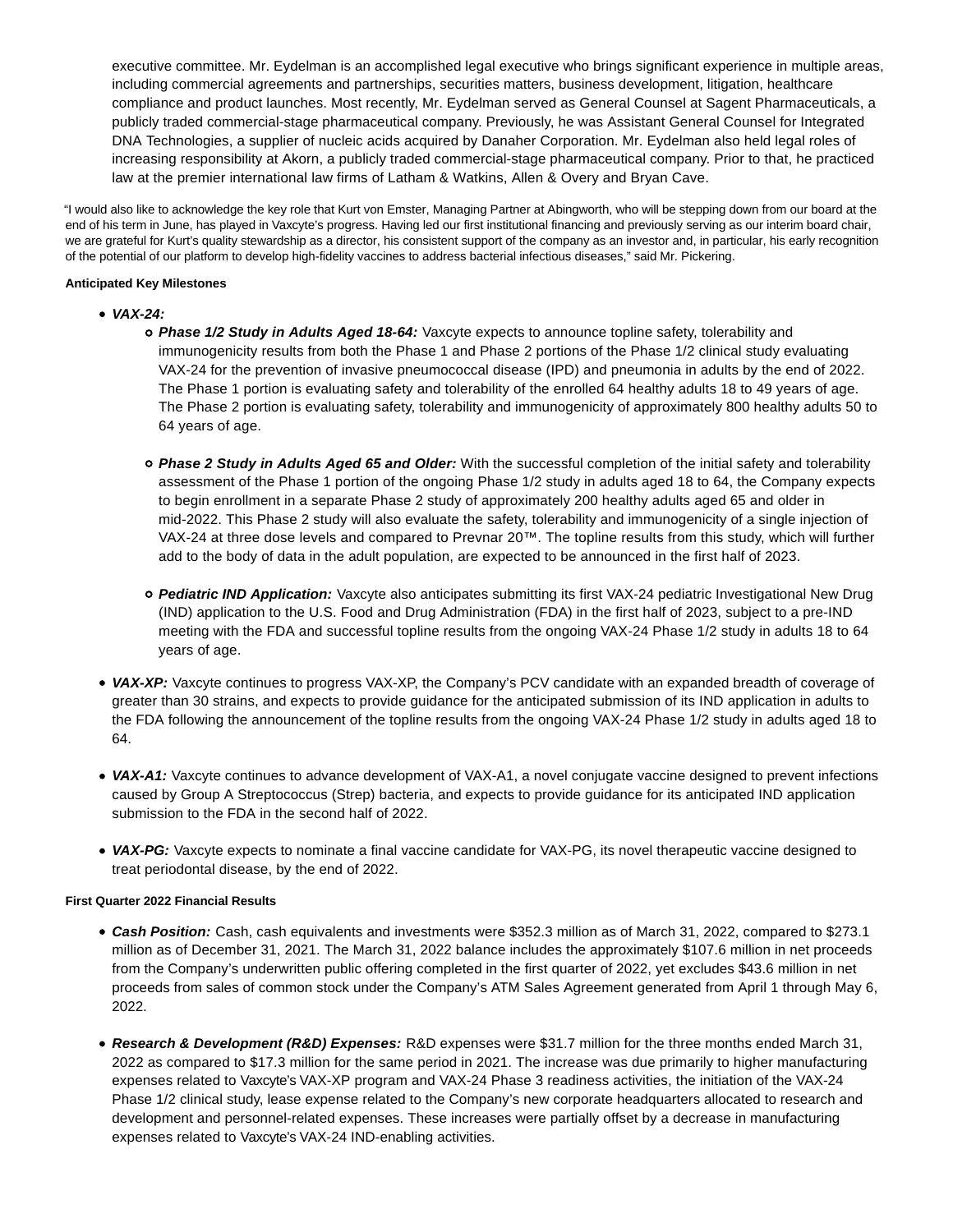- **General & Administrative (G&A) Expenses:** G&A expenses were \$7.5 million for the three months ended March 31, 2022 as compared to \$5.9 million for the same period in 2021. The increase was due primarily to an increase in personnelrelated expenses.
- **Net Loss:** For the three months ended March 31, 2022, net loss was \$39.0 million, compared to \$21.2 million for the same period in 2021.

#### **About Vaxcyte**

Vaxcyte is a vaccine innovation company engineering high-fidelity vaccines to protect humankind from the consequences of bacterial diseases. The Company is developing broad-spectrum conjugate and novel protein vaccines to prevent or treat bacterial infectious diseases. Vaxcyte's lead candidate, VAX-24, is a 24-valent, broad-spectrum pneumococcal conjugate vaccine being developed for the prevention of IPD and pneumonia. Vaxcyte is re-engineering the way highly complex vaccines are made through modern synthetic techniques, including advanced chemistry and the XpressCF™ cell-free protein synthesis platform, exclusively licensed from Sutro Biopharma, Inc. Unlike conventional cell-based approaches, the Company's system for producing difficult-to-make proteins and antigens is intended to accelerate its ability to efficiently create and deliver high-fidelity vaccines with enhanced immunological benefits. Vaxcyte's pipeline also includes VAX-XP, a PCV with an expanded breadth of coverage of greater than 30 strains; VAX-A1, a prophylactic vaccine candidate designed to prevent Group A Strep infections; and VAX-PG, a therapeutic vaccine candidate designed to slow or stop the progression of periodontal disease. Vaxcyte is driven to eradicate or treat invasive bacterial infections, which have serious and costly health consequences when left unchecked. For more information, visit [www.vaxcyte.com.](https://www.globenewswire.com/Tracker?data=0WA9CdBgJqxsxTHLtNZ3ij_grH4q_rHBoqK5FQGH8a1y804MTGY9ymmjKHsjQCuN8TS-NZZFdWCIYCVlUU6E-Q==)

#### **Forward-Looking Statements**

This press release contains forward-looking statements within the meaning of The Private Securities Litigation Reform Act of 1995. These statements include, but are not limited to, statements related to the benefit of Vaxcyte's vaccine candidates, including breadth of coverage; the process and timing of anticipated future development and manufacture of Vaxcyte's vaccine candidates; the timing and availability of topline data for the VAX-24 Phase 1/2 clinical proof-of-concept study in adults aged 18 to 64; the initiation and timing of the separate Phase 2 study in adults aged 65 and older; the submission of a VAX-24 pediatric IND application; the announcement of guidance for the VAX-XP IND application submission; the announcement of guidance for the VAX-A1 IND application submission; the nomination of a product candidate for VAX-PG; and the demand for Vaxcyte's vaccine candidates; and other statements that are not historical fact. The words "believe," "could," "expect," "may," "potential," "should," "would" and similar expressions are intended to identify forward-looking statements, although not all forward-looking statements contain these identifying words. These forward-looking statements are based on Vaxcyte's current expectations and actual results and timing of events could differ materially from those anticipated in such forward-looking statements as a result of risks and uncertainties, including, without limitation, risks related to Vaxcyte's product development programs, including development timelines, success and timing of chemistry, manufacturing and controls and related manufacturing activities, potential delays or inability to obtain and maintain required regulatory approvals for its vaccine candidates, and the risks and uncertainties inherent with preclinical and clinical development processes; the success, cost and timing of all development activities and clinical trials; impacts of COVID-19; and sufficiency of cash and other funding to support Vaxcyte's development programs and other operating expenses. These and other risks are described more fully in Vaxcyte's filings with the Securities and Exchange Commission (SEC), including its Quarterly Report on Form 10-Q filed with the SEC on May 9, 2022 or in other documents Vaxcyte subsequently files with or furnishes to the SEC. Vaxcyte undertakes no duty or obligation to update any forward-looking statements contained in this release as a result of new information, future events or changes in its expectations. Readers should not rely upon the information in this press release as current or accurate after its publication date.

#### **Contacts:**

Andrew Guggenhime, President and Chief Financial Officer Vaxcyte, Inc. 650-837-0111 [investors@vaxcyte.com](https://www.globenewswire.com/Tracker?data=Mm-itTIE1FramVKsPieAHfidDsgUpabHh3hPRHr2eWA8XSHGl5qwjEFI1p4uOTiLqgyVqBUXXiPEK1f-JnF8Ib4KfSvQRAFPhFzoEPiiLqk=)

Janet Graesser, Vice President, Corporate Communications and Investor Relations Vaxcyte, Inc. 917-685-8799 [media@vaxcyte.com](https://www.globenewswire.com/Tracker?data=XqQyGppMkIWAm730noB3HQqadttDCfJnxooGReUz6ds8pFfwHXgbdy0EhUvqjiE-af7NunSD2ReOzpDUAPo1_w==)

## **Vaxcyte, Inc. Condensed Statements of Operations (in thousands, except share and per share amounts)**

|                                           | <b>Three Months Ended</b><br>March 31, |      |           |  |
|-------------------------------------------|----------------------------------------|------|-----------|--|
|                                           | 2022                                   |      | 2021      |  |
| Operating expenses:                       |                                        |      |           |  |
| Research and development <sup>(1)</sup>   | \$<br>31,678                           | - \$ | 17,258    |  |
| General and administrative <sup>(1)</sup> | 7,543                                  |      | 5,885     |  |
| Total operating expenses                  | 39,221                                 |      | 23,143    |  |
| Loss from operations                      | (39, 221)                              |      | (23, 143) |  |
| Other income (expense), net               |                                        |      |           |  |
| Interest income                           | 134                                    |      | 61        |  |
| Grant income                              | 160                                    |      |           |  |
| Realized loss on marketable securities    | (65)                                   |      |           |  |